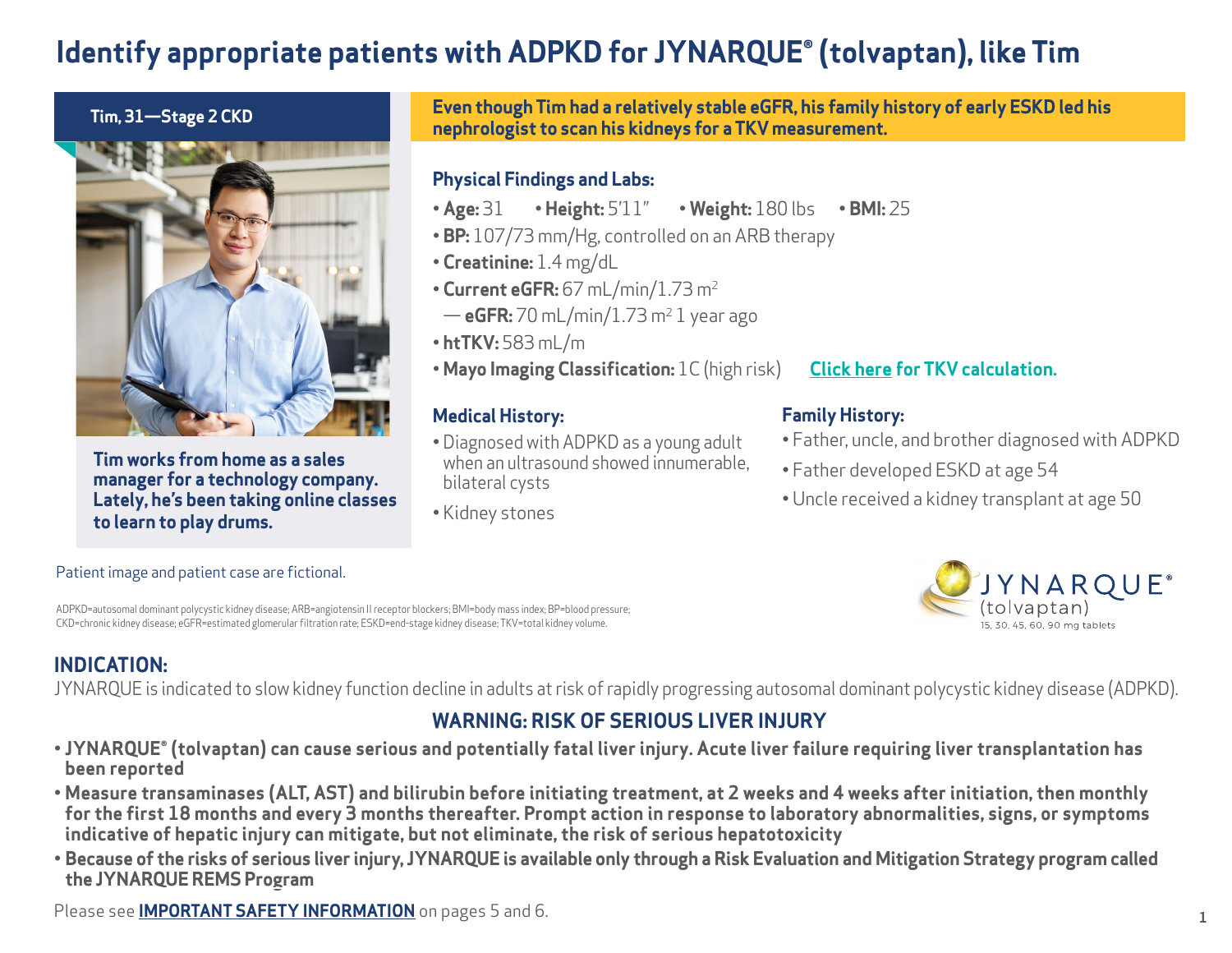### <span id="page-1-0"></span>**Calculating Tim's TKV**

Tim's TKV can be calculated using measurements of kidney length, width, and depth with the ellipsoid equation. $1,2$ 

### **Left kidney Right kidney π/6 • (L x W x D) + π/6 • (L x W x D) = TKV (mL)**

#### **Height-adjusted (ht) TKV**

Tim's htTKV can be used to estimate his future renal decline.

#### **TKV/height (m) = htTKV (mL/m)**

**TKV:** 1050 mL **Height:** 1.8 m **Tim's htTKV:** 583.33 mL/m

L=length; W=width; D=depth.

Units for kidney dimensions are in mm. To get kidney volume in mL, multiply by 0.001.

### **Plotting htTKV and age predicts the change in eGFR over time in patients with typical ADPKD3\***



### **A patient's ADPKD imaging classification can help estimate their disease progression**

|  | <b>Class</b> | <b>Estimated kidney growth rate:</b><br>yearly percentage increase | <b>Estimated slope of</b><br>change in eGFR |
|--|--------------|--------------------------------------------------------------------|---------------------------------------------|
|  |              | $3.0\% - 4.5\%$                                                    | $-2.63$                                     |

#### **Tim is Mayo Classification 1C**

eGFR units=mL/min/1.73 m<sup>2</sup>/yr.

\*Bilateral and diffuse distribution, with mild, moderate, or severe replacement of kidney tissue by cysts, where all cysts contribute similarly to TKV.

Republished with permission of the American Society of Nephrology, from Imaging classification of autosomal polycystic kidney disease: a simple model for selecting patients for clinical trials. *J Am Soc Nephrol*. 2015;26(1):160-172.

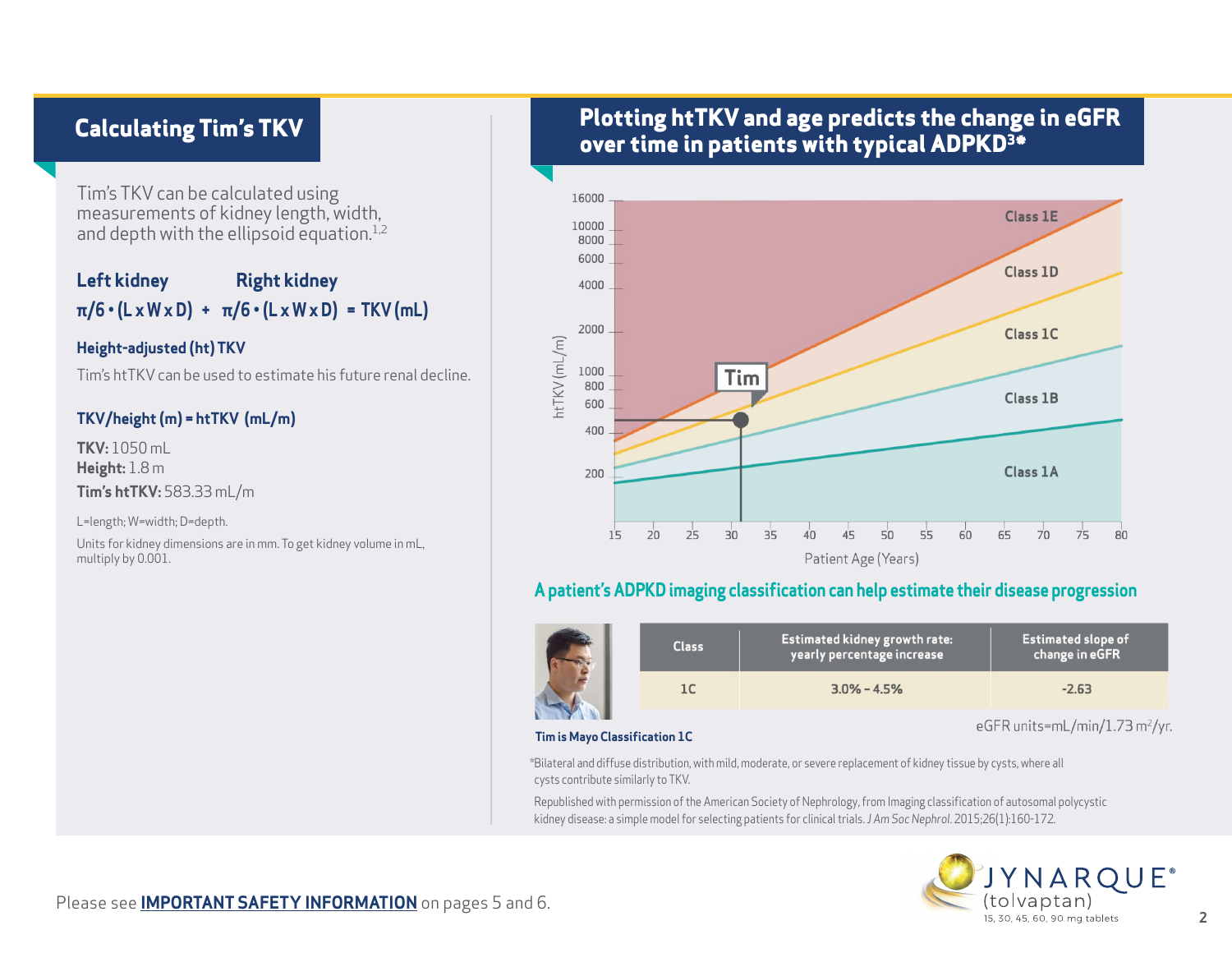### **Assessing ADPKD progression and treatment consideration**

- Even though Tim had a relatively **stable eGFR**, his **family history of early ESKD** led his nephrologist to scan his kidneys for a **TKV measurement**
- His nephrologist knew that **CRISP data** show that a **one-time measurement of TKV** can help assess the rate of progression and **predict the rate of future kidney function decline**4\*
- •Given the **Mayo Imaging Classification of 1C**, Tim's nephrologist determined he was at **high risk for rapidly progressing ADPKD**<sup>3</sup>
- After further assessment, Tim's nephrologist determined he was an appropriate patient and recommended he start treatment with JYNARQUE® (tolvaptan)

\*The Consortium for Radiologic Imaging Studies of Polycystic Kidney Disease (CRISP) is an NIH-funded, 14-year observational study (N=241) of adult ADPKD patients. The primary goal was to determine the extent to which TKV forecasts the development of renal insufficiency in ADPKD.<sup>4,5</sup> NIH=National Institutes of Health.

#### **SELECT IMPORTANT SAFETY INFORMATION:**

#### **CONTRAINDICATIONS:**

- History, signs or symptoms of significant liver impairment or injury. This contraindication does not apply to uncomplicated polycystic liver disease
- Taking strong CYP3A inhibitors
- With uncorrected abnormal blood sodium concentrations

- Unable to sense or respond to thirst
- Hypovolemia
- Hypersensitivity (e.g., anaphylaxis, rash) to JYNARQUE or any component of the product
- Uncorrected urinary outflow obstruction
- Anuria

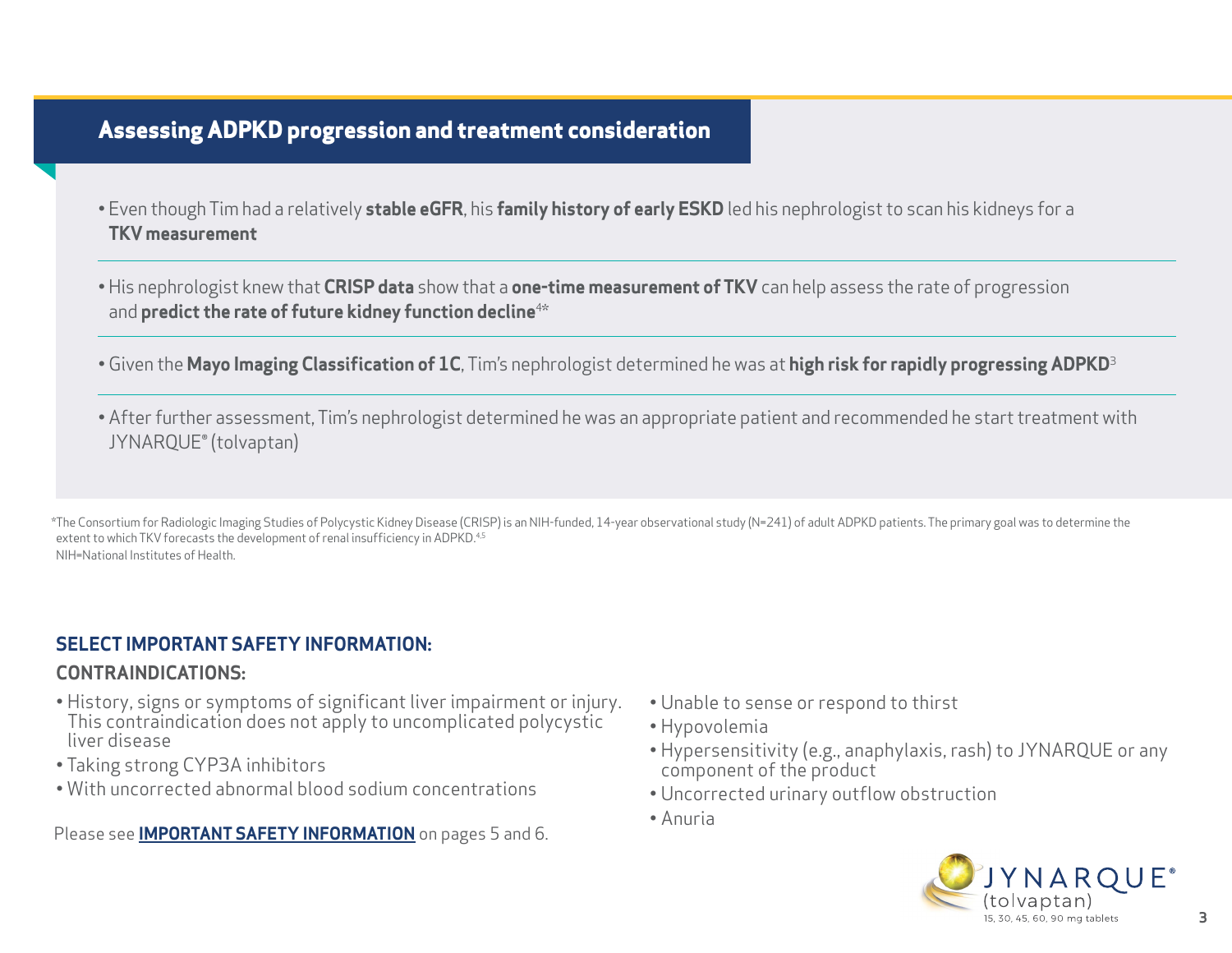### **Starting JYNARQUE® (tolvaptan)**

- Tim's nephrologist **explained the benefits and risks** associated with treatment, including the risk of serious liver injury, the requirements of the REMS program, and also reviewed the medication guide prior to starting treatment
- Tim had **additional questions about the risk of serious liver injury** and his nephrologist reviewed the incidence of liver injury observed during the clinical trials
	- —0.2% (3/1487) of JYNARQUE patients experienced serious hepatocellular injury in a 3-year placebo controlled trial and its open-label extension (in which patients' liver tests were monitored every 4 months) compared to none of the placebo-treated patients
	- In the two double-blind, placebo-controlled trials, ALT elevations >3 times ULN were observed at an increased frequency with JYNARQUE compared with placebo (4.9% [80/1637] versus 1.1% [13/1166], respectively) within the first 18 months after initiating treatment and increases usually resolved within 1 to 4 months after discontinuing the drug

• Tim's nephrologist noted that Otsuka has a plan in place to help **facilitate REMS compliance** during the COVID-19 pandemic

- Tim's nephrologist explained that JYNARQUE may cause aquaretic side effects and advised him to **drink more water to avoid thirst and dehydration**
- Based on Tim's commercial insurance coverage, his specialty pharmacy determined he was eligible for **\$10/month copay support**\*

\*Assumes one 28-day supply prescription per month. If more than one prescription is filled in a calendar month, patients may pay more than \$10 in that month. Other terms and conditions may apply. ALT=alanine transaminase; REMS=Risk Evaluation and Mitigation Strategy; ULN=upper limit of normal.

### **SELECT IMPORTANT SAFETY INFORMATION:**

**Adverse Reactions:** Most common observed adverse reactions with JYNARQUE (incidence >10% and at least twice that for placebo) were thirst, polyuria, nocturia, pollakiuria and polydipsia.

**References: 1.** Magistroni R, Corsi C, Martí T, Torra R. A review of the imaging techniques for measuring kidney and cyst volume in establishing autosomal dominant polycystic kidney disease progression. *Am J*  Nephrol. 2018;48:67-78. 2. Chapman AB, Bost JE, Torres VE, et al. Kidney volume and functional outcomes in autosomal dominant polycystic kidney disease. Clin J Am Soc Nephrol. 2012;7(3):479-486. 3. Irazabal MV, Rangel LJ, Bergstralh EJ, et al. Imaging classification of autosomal dominant polycystic kidney disease: a simple model for selecting patients for clinical trials. J Am Soc Nephrol. 2015;26(1):160-172. 4. Yu ASL, Shen C, Landsittel DP, et al; for the Consortium for Radiologic Imaging Studies of Polycystic Kidney Disease (CRISP). Long-term trajectory of kidney function in autosomal-dominant polycystic kidney disease. *Kidney Int*. 2019;95(5):1253-1261. **5.** Chapman AB, Guay-Woodford LM, Grantham JJ, et al. Renal structure in early autosomal-dominant polycystic kidney disease (ADPKD): The Consortium for Radiologic Imaging Studies of Polycystic Kidney Disease (CRISP) cohort. *Kidney Int.* 2003;64(3):1035-1045. **6.** Gansevoort RT, Arici M, Benzing T, et al. Recommendations for the use of tolvaptan in autosomal dominant polycystic kidney disease: a position statement on behalf of the ERA-EDTA Working Groups on Inherited Kidney Disorders and European Renal Best Practice. *Nephrol Dial Transplant*. 2016;31(3):337-348. **7.** Kidney Disease: Improving Global Outcomes (KDIGO) CKD Work Group. KDIGO 2012 Clinical Practice Guideline for the Evaluation and Management of Chronic Kidney Disease. *Kidney Intern Suppl*. 2013;3(1):1-150.

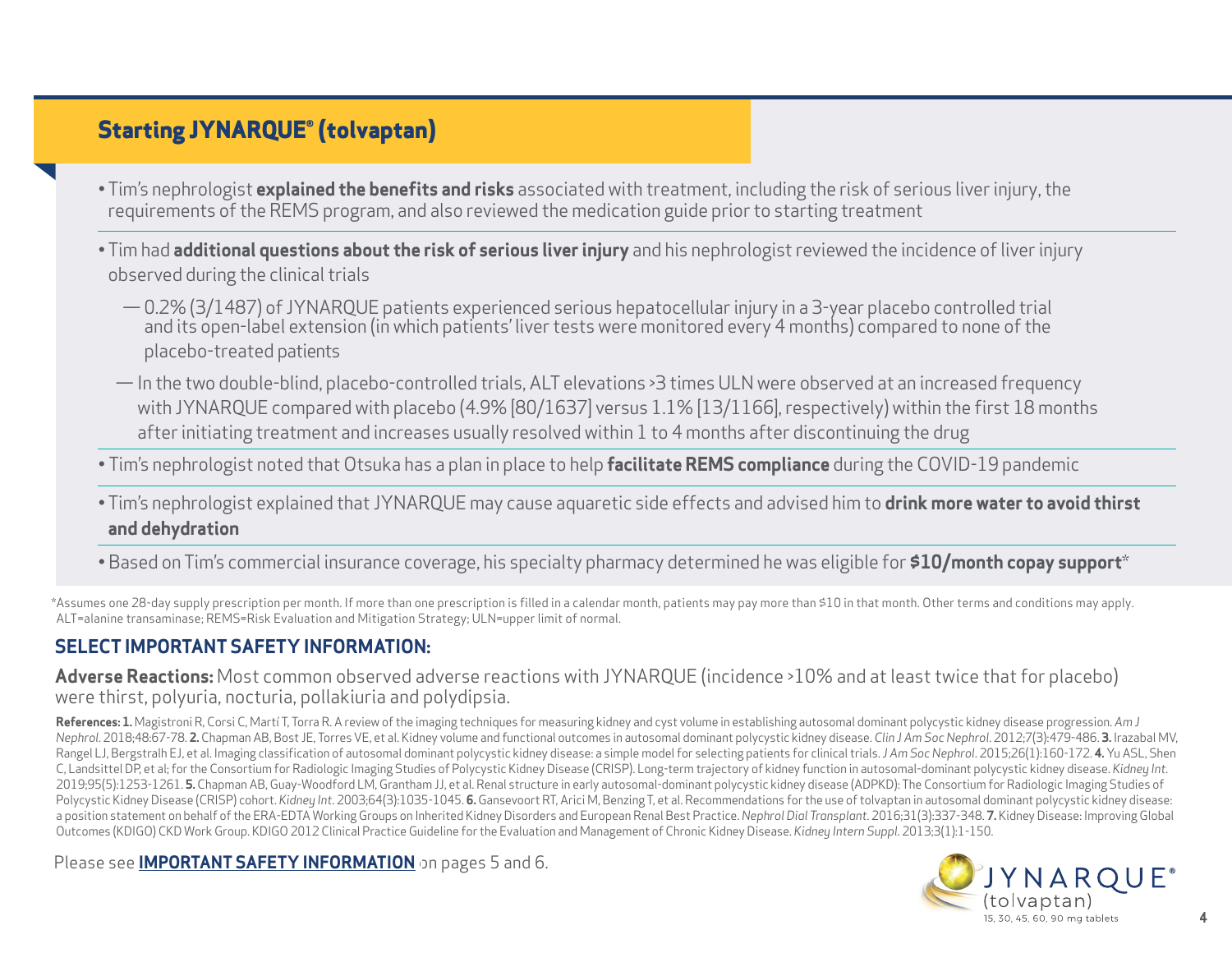### <span id="page-4-0"></span>**INDICATION and IMPORTANT SAFETY INFORMATION for JYNARQUE® (tolvaptan)**

### **INDICATION:**

JYNARQUE is indicated to slow kidney function decline in adults at risk of rapidly progressing autosomal dominant polycystic kidney disease (ADPKD).

### **IMPORTANT SAFETY INFORMATION:**

### **WARNING: RISK OF SERIOUS LIVER INJURY**

- **JYNARQUE® (tolvaptan) can cause serious and potentially fatal liver injury. Acute liver failure requiring liver transplantation has been reported**
- **Measure transaminases (ALT, AST) and bilirubin before initiating treatment, at 2 weeks and 4 weeks after initiation, then monthly for the first 18 months and every 3 months thereafter. Prompt action in response to laboratory abnormalities, signs, or symptoms indicative of hepatic injury can mitigate, but not eliminate, the risk of serious hepatotoxicity**
- **Because of the risks of serious liver injury, JYNARQUE is available only through a Risk Evaluation and Mitigation Strategy program called the JYNARQUE REMS Program**

### **CONTRAINDICATIONS:**

- History, signs or symptoms of significant liver impairment or injury. This contraindication does not apply to uncomplicated polycystic liver disease
- Taking strong CYP3A inhibitors
- With uncorrected abnormal blood sodium concentrations
- Unable to sense or respond to thirst
- Hypovolemia
- Hypersensitivity (e.g., anaphylaxis, rash) to JYNARQUE or any component of the product
- Uncorrected urinary outflow obstruction
- Anuria

**Serious Liver Injury:** JYNARQUE can cause serious and potentially fatal liver injury. Acute liver failure requiring liver transplantation has been reported in the post-marketing ADPKD experience. Discontinuation in response to laboratory abnormalities or signs or symptoms of liver injury (such as fatigue, anorexia, nausea, right upper abdominal discomfort, vomiting, fever, rash, pruritus, icterus, dark urine or jaundice) can reduce the risk of severe hepatotoxicity. To reduce the risk of significant or irreversible liver injury, assess ALT, AST and bilirubin prior to initiating JYNARQUE, at 2 weeks and 4 weeks after initiation, then monthly for 18 months and every 3 months thereafter.

Please see **[FULL PRESCRIBING INFORMATION](https://www.otsuka-us.com/sites/g/files/qhldwo3326/files/media/static/JYNARQUE-PI.pdf)**, including **BOXED WARNING**.

(continued on next page)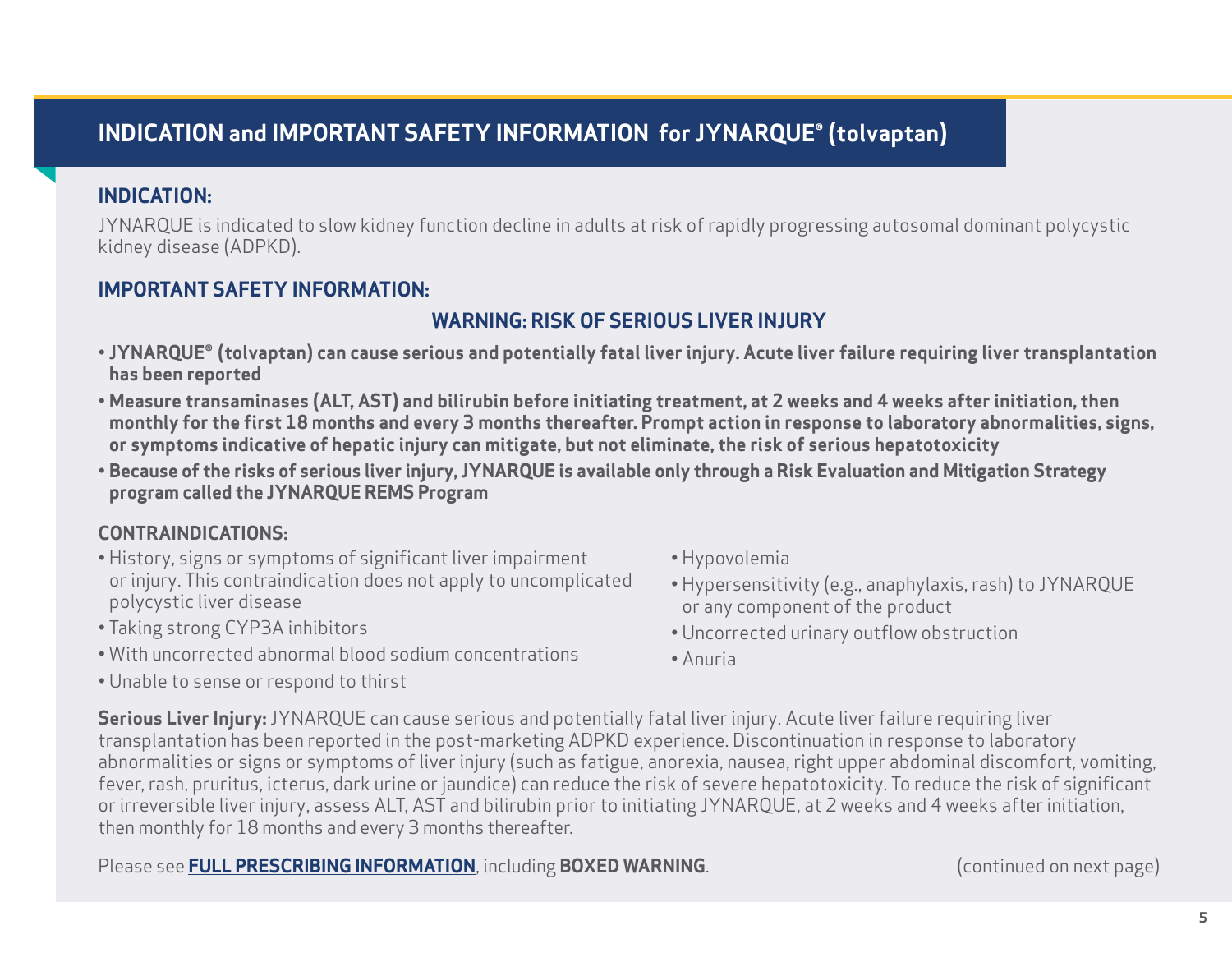## **IMPORTANT SAFETY INFORMATION for JYNARQUE® (tolvaptan) (cont'd)**

**Hypernatremia, Dehydration and Hypovolemia:** JYNARQUE therapy increases free water clearance which can lead to dehydration, hypovolemia and hypernatremia. Instruct patients to drink water when thirsty, and throughout the day and night if awake. Monitor for weight loss, tachycardia and hypotension because they may signal dehydration. Ensure abnormalities in sodium concentrations are corrected before initiating therapy. If serum sodium increases above normal or the patient becomes hypovolemic or dehydrated and fluid intake cannot be increased, suspend JYNARQUE until serum sodium, hydration status and volume status parameters are within the normal range.

**Inhibitors of CYP3A:** Concomitant use of JYNARQUE with drugs that are moderate or strong CYP3A inhibitors (e.g., ketoconazole, itraconazole, lopinavir/ritonavir, indinavir/ritonavir, ritonavir, and conivaptan) increases tolvaptan exposure. Use with strong CYP3A inhibitors is contraindicated; dose reduction of JYNARQUE is recommended for patients taking moderate CYP3A inhibitors. Patients should avoid grapefruit juice beverages while taking JYNARQUE.

**Adverse Reactions:** Most common observed adverse reactions with JYNARQUE (incidence >10% and at least twice that for placebo) were thirst, polyuria, nocturia, pollakiuria and polydipsia.

#### **Other Drug Interactions:**

- **Strong CYP3A Inducers:** Co-administration with strong CYP3A inducers reduces exposure to JYNARQUE. Avoid concomitant use of JYNARQUE with strong CYP3A inducers
- V<sub>2</sub>-Receptor Agonist: Tolvaptan interferes with the V<sub>2</sub>-agonist activity of desmopressin (dDAVP). Avoid concomitant use of JYNARQUE with a  $V<sub>2</sub>$ -agonist

**Pregnancy and Lactation:** Based on animal data, JYNARQUE may cause fetal harm. In general, JYNARQUE should be discontinued during pregnancy. Advise women not to breastfeed during treatment with JYNARQUE.

To report SUSPECTED ADVERSE REACTIONS, contact Otsuka America Pharmaceutical, Inc. at 1-800-438-9927 or FDA at 1-800-FDA-1088 (www.fda.gov/medwatch).

Please see **[FULL PRESCRIBING INFORMATION](https://www.otsuka-us.com/sites/g/files/qhldwo3326/files/media/static/JYNARQUE-PI.pdf)**, including **BOXED WARNING**.